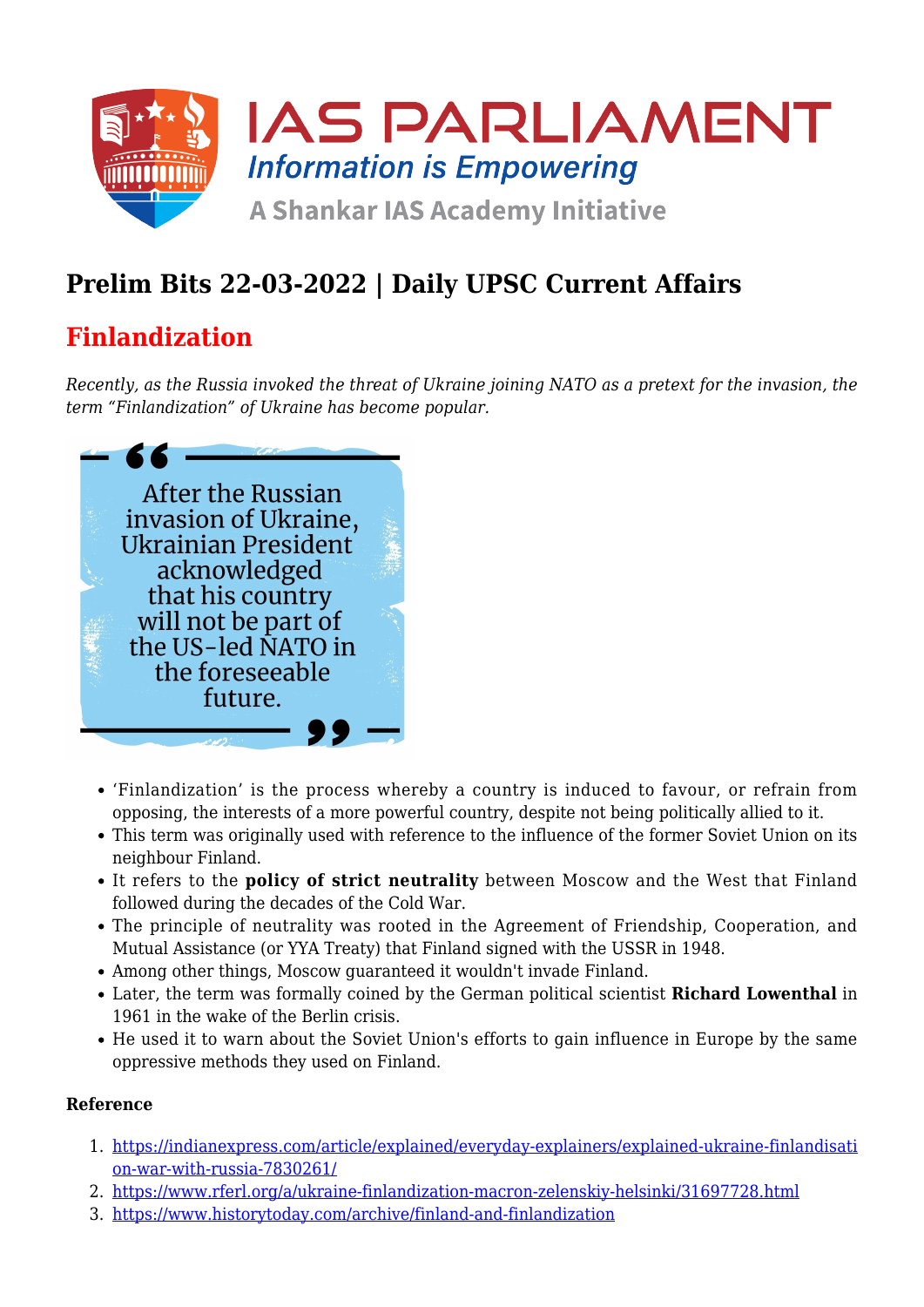# **World Happiness Report 2022**

*Recently, the latest edition of the United Nations' World Happiness Report for the year 2022 was released.*

- This report is issued annually by the United Nations' Sustainable Development Solutions Network.
- This report is a measurement of subjective well-being of 150 countries (146 in 2022).
- It relies on three main well-being indicators (life evaluations, positive emotions, and negative emotions), levels of GDP, life expectancy etc.
- Happiness rankings are based on life evaluations as the more stable measure of the quality of people's lives.
- It assigns a score on a scale of 0-10, based on an average of data over a three-year-period.
- **Findings** This year (2022) marks the tenth anniversary of the World Happiness Report.
- For the fifth straight year, the World Happiness Report 2022 has found **Finland** to be the happiest country in the world.
- From the other end, **Afghanistan** was ranked as the unhappiest nation, followed by Lebanon, Zimbabwe, Rwanda and Botswana, respectively.
- **India**, meanwhile, saw a marginal improvement in its ranking, jumping three spots to 136, from 139 a year ago.
- **Russia and Ukraine**, currently at war with each other, have been ranked 80 and 98 respectively.
- The 2022 rankings, however, were compiled much before Russia launched invasion of its neighbour.



#### **Reference**

- 1. [https://www.hindustantimes.com/world-news/world-happiness-report-finland-tops-for-5th-strai](https://www.hindustantimes.com/world-news/world-happiness-report-finland-tops-for-5th-straight-year-afghanistan-bottom-101647604627827.html) [ght-year-afghanistan-bottom-101647604627827.html](https://www.hindustantimes.com/world-news/world-happiness-report-finland-tops-for-5th-straight-year-afghanistan-bottom-101647604627827.html)
- 2. [https://www.livemint.com/news/india/world-happiness-report-2022-india-among-10-nations-wit](https://www.livemint.com/news/india/world-happiness-report-2022-india-among-10-nations-with-largest-drop-11647706353354.html) [h-largest-drop-11647706353354.html](https://www.livemint.com/news/india/world-happiness-report-2022-india-among-10-nations-with-largest-drop-11647706353354.html)

## **Ol Chiki**

*For first time, the Indian Constitution has been translated in Santali, written in the Ol Chiki script.*

- Also known as Ol Cemet', Ol script and Ol ciki Script, the Ol Chiki script is used for writing Santali.
- **Pandit Raghunath Murmu** (Guru Gomke) is the inventor of Ol Chiki script.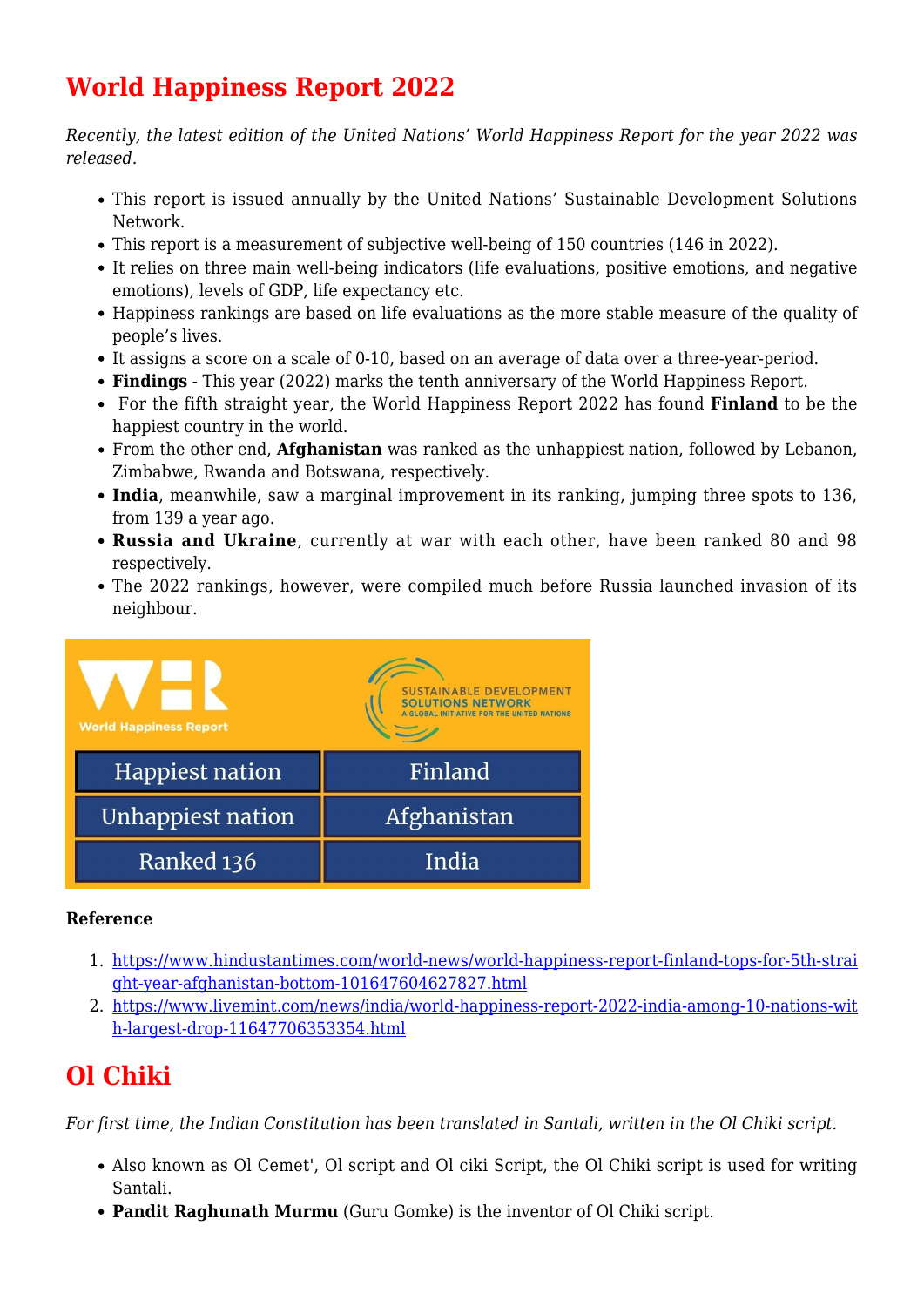- In the novel **Bidu Chandan**, he described how god Bidu, and godess Chandan who appear on Earth as humans had naturally invented the Ol Chiki script to communicate with each other using written Santali.
- One of the interesting feature of the Ol Chiki script is that it makes use of signs and symbols long familiar to the Santals.

## **Santali**

- Santali is a language with its own special characteristics, and has a literature which dates back to the beginning of the 15th century.
- Santali belongs to the Munda group languages of the Austro-Asiatric family.
- According to the 2011 Census of India, Santali is spoken by over 70 lakh people across the country.
- In 2003, the 92nd Constitutional Amendment Act added Santhali (along with the Bodo, Dogri and Maithili languages) to Schedule VIII (Official Languages of India) to the Constitution of India.
- This addition meant that the Indian government was obligated
	- 1. To undertake the development of the Santali language and
	- 2. To allow students appearing for school-level examinations and entrance examinations for public service jobs to use the language.
- In 2005, India's Sahitya Akademi started handing out awards every year for outstanding literary works in Santali, a move that helped preserve and give more visibility to the community's literature.



- According to the 2011 Census of India, Santhal community is the third-largest tribe in India.
- They are concentrated in 7 states Jharkhand, Odisha, Chhattisgarh, Bihar, West Bengal, Assam and Tripura.
- But their geographic distribution is not limited to India the community is also spread across Bangladesh, **Bhutan and Nepal.**

## **Reference**

- 1. <https://indianexpress.com/article/india/indian-constitution-translation-ol-chiki-7823156/>
- 2. <https://wesanthals.tripod.com/id45.html>

## **GI Tag for Narasinghapettai Nagaswarm**

*Narasinghapettai Nagaswaram has got the prestigious Geographical Indication (GI) tag under 'musical instruments of class 15'.*

Narasinghapettai Nagaswaram is Tamil Nadu's traditional wind instrument, made by traditional village artisans of Kumbakonam.